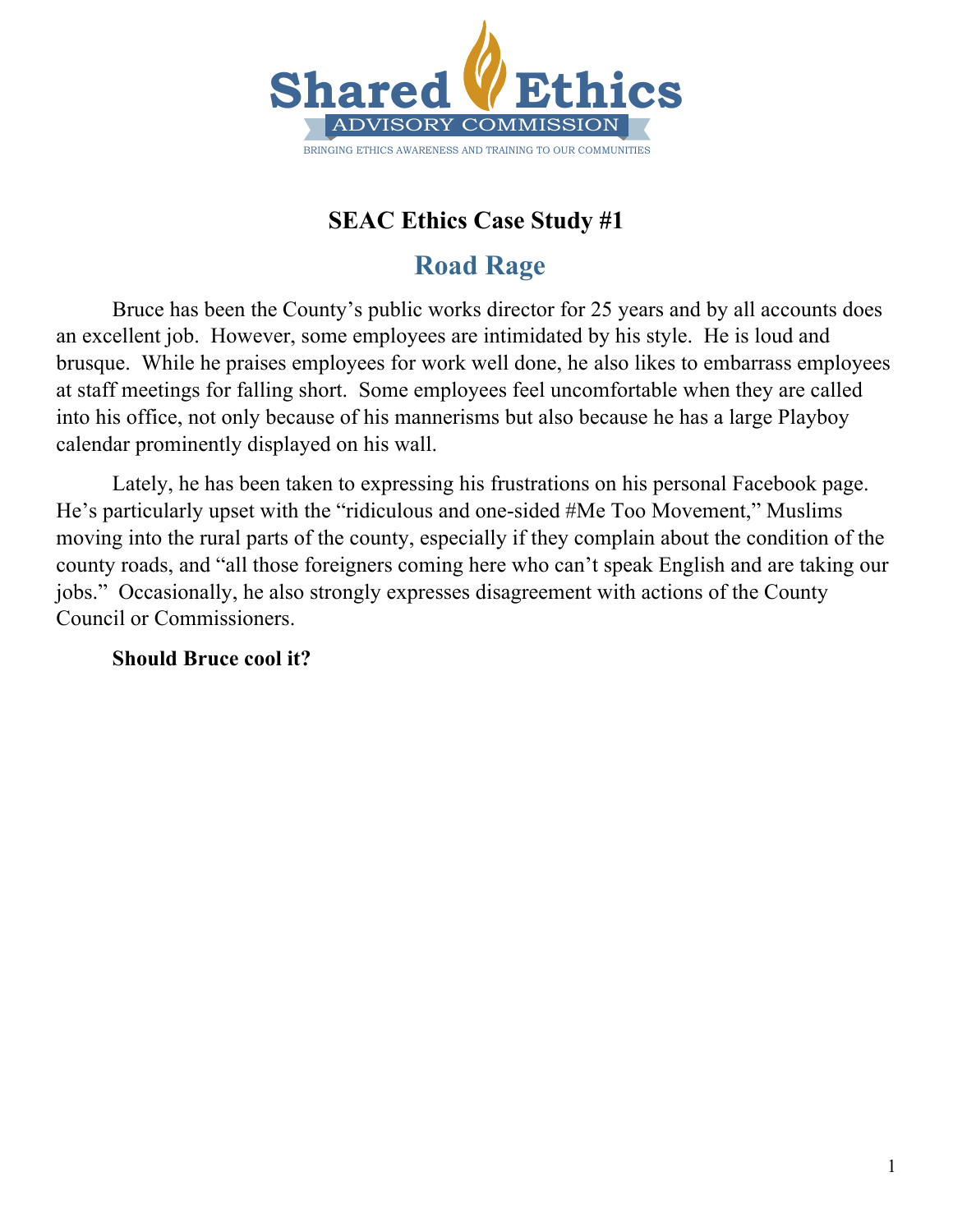

# **Shared Ethics Workday Ethics**

 $\overline{A}$  and  $\overline{A}$  and  $\overline{A}$  and  $\overline{A}$  and  $\overline{A}$  and  $\overline{A}$  and  $\overline{A}$  and  $\overline{A}$  and  $\overline{A}$  and  $\overline{A}$  and  $\overline{A}$  and  $\overline{A}$  and  $\overline{A}$  and  $\overline{A}$  and  $\overline{A}$  and  $\overline{A}$  and  $\overline{A}$  and Joan was originally hired by the county when her late father was mayor of one of the county's cities. She and her mother continue to be active in politics, both being precinct committeemen.

She knows her job and is solely responsible for a small but vital function, but in recent years, she has convinced her supervisor that she should be scheduled to work only to 4:00 p.m. (normal office hours are until 5:00 p.m.) with no adjustment in salary. In return, she agreed to skip lunch break though she often leaves the building at lunch time. She frequently comes in a half hour to 45 minutes late. Recently, she has been allowed to work from home one day a week, but she freely admits to her co-workers that she does little work on those days and her social media posts brazenly report all the non-work activities she engages in on her "free day."

Even when she is at work, she does the minimum required and often waits for her coworkers to pick up the slack. Office morale is suffering, but the elected official who heads the office seems indifferent to the problem. He has convinced the county's new HR director that Joan is in a special category with special skills (though no professional certification), and does not have to keep time like everyone else.

**Is Joan's time up?**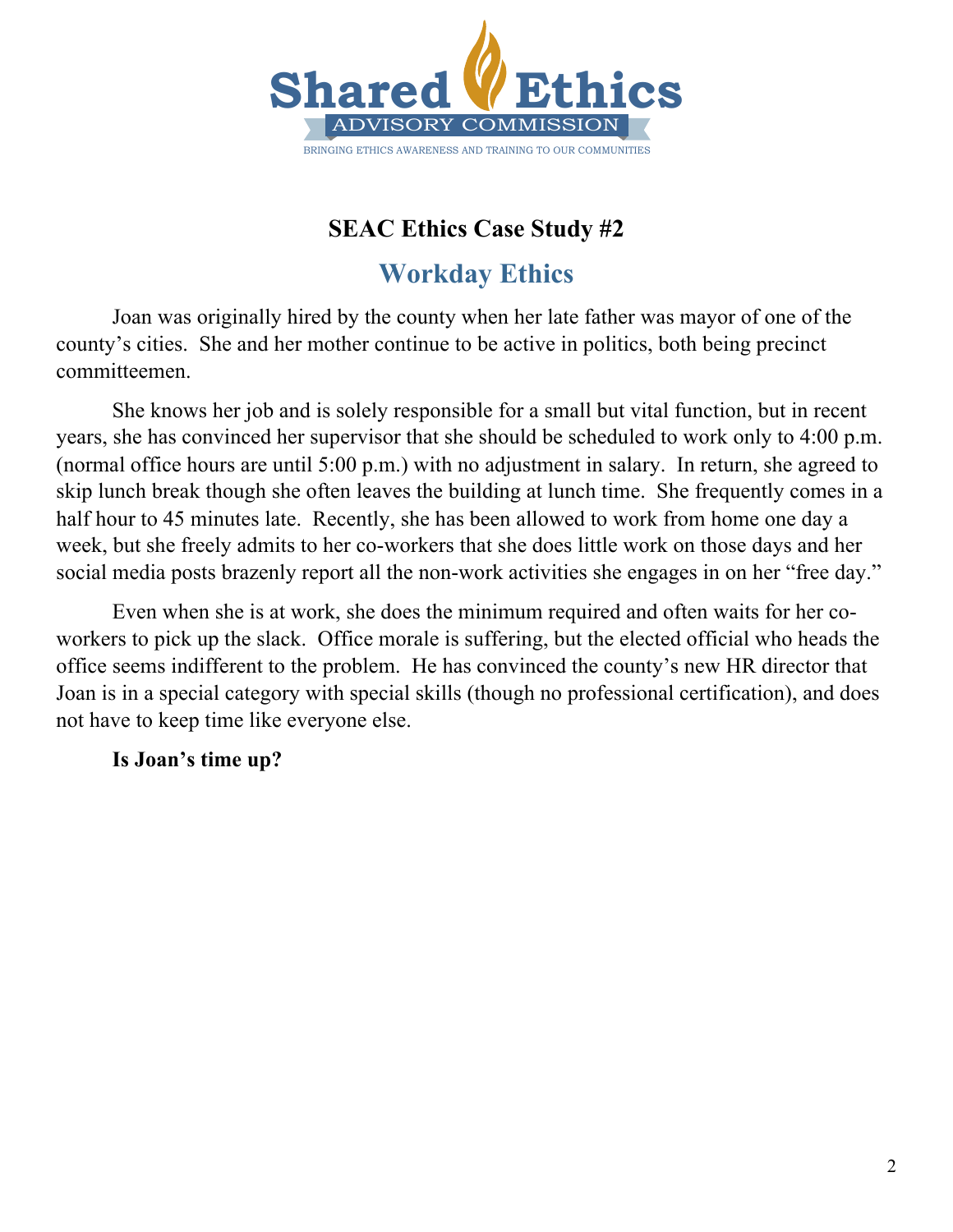

# **Getting the Job**

 $\mathbf{A}$ The Town Council is struggling with balancing its budget because of newly imposed tax caps, yet many important projects are clamoring for attention. The town has a long-time relationship with the same engineering firm but is disappointed that the firm is not willing to cut its fee as much as the Council asked. They decide to see who else might be available.

At a work-study session one Council member (Bernie) strongly endorses a particular engineer, noting: "She's a one-person firm, but from everything I've heard, she has the required skills, does good work and would be affordable." Actually, he has never met her, but his brother, who is the public works director for a community in a neighboring county, has suggested her to Bernie. Unknown to Bernie, his brother recently entered a romantic relationship with this engineer. He learns of the relationship after making his recommendation but before the scheduled Council vote.

Bernie's brother has also recommended her to his community, but that Council declined to hire her based on her lack of experience in municipal work and the fact she has no backup professional staff. Her resume shows she has worked on private sector projects when she was employed by larger firms and has positive recommendations from her supervisors at those firms.

#### **What questions should the Council ask?**

**What role should Bernie play in the process going forward?**